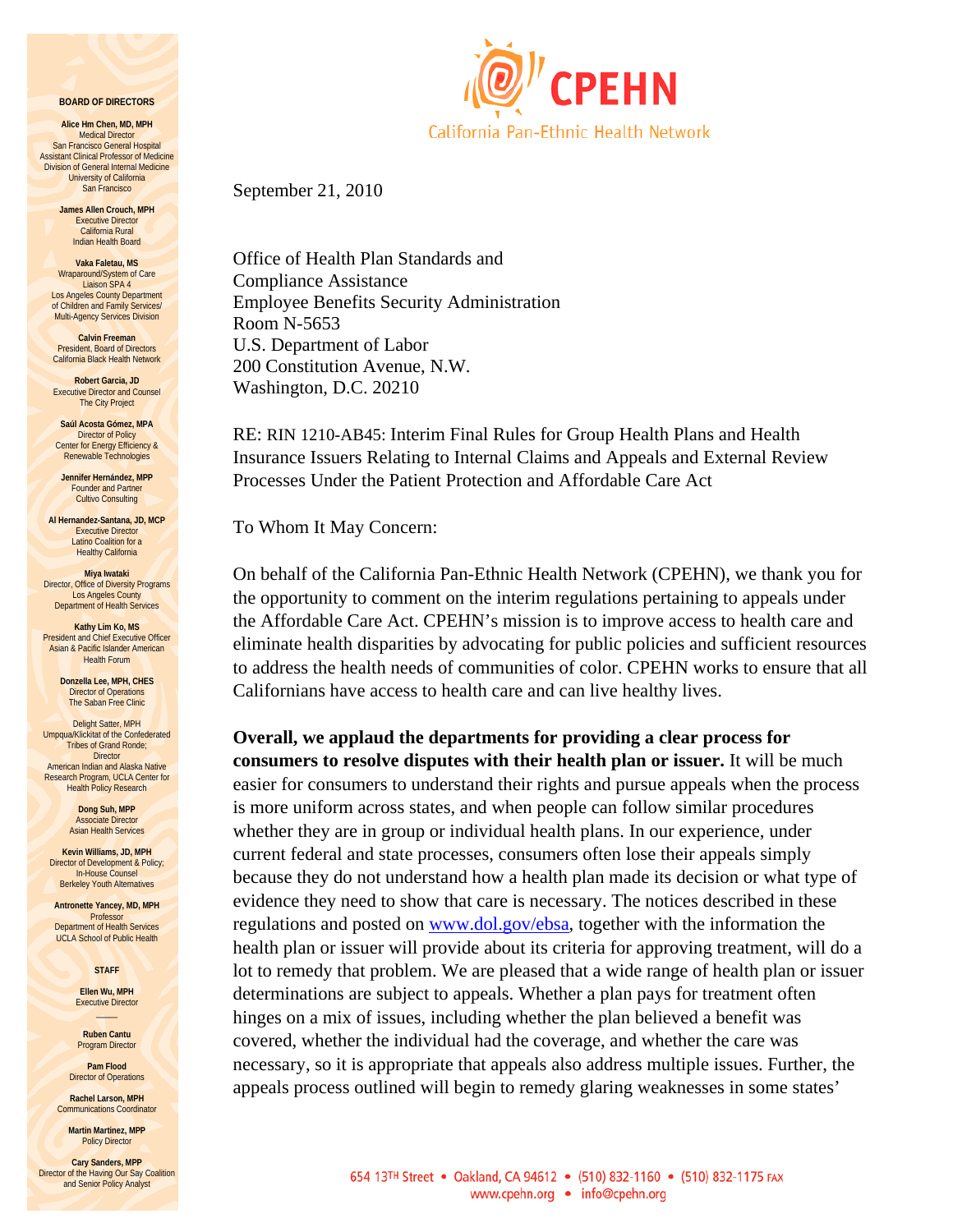laws: For example, we are aware of cases won at the external appeal level where the plan decided not to comply because the decision was not binding in that particular state. We are also aware of concerns that some plans only hire reviewers that generally decide in favor of the plan. We encourage states and plans to modify their review procedures for grandfathered plans as well so that eventually, all consumers will have the same rights to appeal decisions.

We also believe broadly that the burden of proof for denying health coverage should be placed squarely on the health plan. It is also necessary to collect information on the race, ethnicity, and primary language of consumers who file internal or external appeals, so we can discrimination and disparities, and moving toward greater health equity.

Following are comments on further improvements needed as the rules are finalized:

**The final regulations should make clear that state and federal external review processes must provide for external review of any final adverse benefit determination for which an internal appeals process is required.** Although there is a general definition of an adverse benefit determination in the definitions section of the interim final regulations, the subsequent clarifications regarding adverse benefit determinations contained in § 54.9185-2719T(b) "Internal Claims and Appeals" and § 54.9185-2719T(c) "State Standards for External Review" create some ambiguity as to whether state external review processes would be required to provide review for all adverse benefit determinations for which a plan or issuer is required to provide an internal appeals process. In the definitions section, paragraph (a)(2)(i) of the interim final regulations states that "An *adverse benefit determination* means an adverse benefit determination as defined in 29 CFR 2560.503-1, as well as any rescission of coverage as described in § 54.9815-2712T(a)(2)" (emphasis in original).

# According to 29 C.F.R. 2560.503-1(m)(4):

The term "adverse benefit determination" means any of the following: a denial, reduction, or termination of, or a failure to provide or make payment (in whole or in part) for, a benefit, including any such denial, reduction, termination, or failure to provide or make payment that is based on a determination of a participant's or beneficiary's eligibility to participate in a plan, and including, with respect to group health plans, a denial, reduction or termination of, or a failure to provide or make payment (in whole or in part) for, a benefit resulting from the application of any utilization review, as well as a failure to cover an item or service for which benefits are otherwise provided because it is determined to be experimental or investigational or not medically necessary or appropriate.

In contrast, paragraph (c)(2)(i) states, "The State process must provide for the external review of adverse benefit determinations . . . that are based on the issuer's (or plan's) requirements for *medical necessity, appropriateness, health care setting, level of care or effectiveness of a covered benefit*" (emphasis added). The difference between the definition of adverse benefit determination in the definitions section and the explanation of adverse benefit determinations in the section on the requirements for the state external review process leaves room for a state's review process to be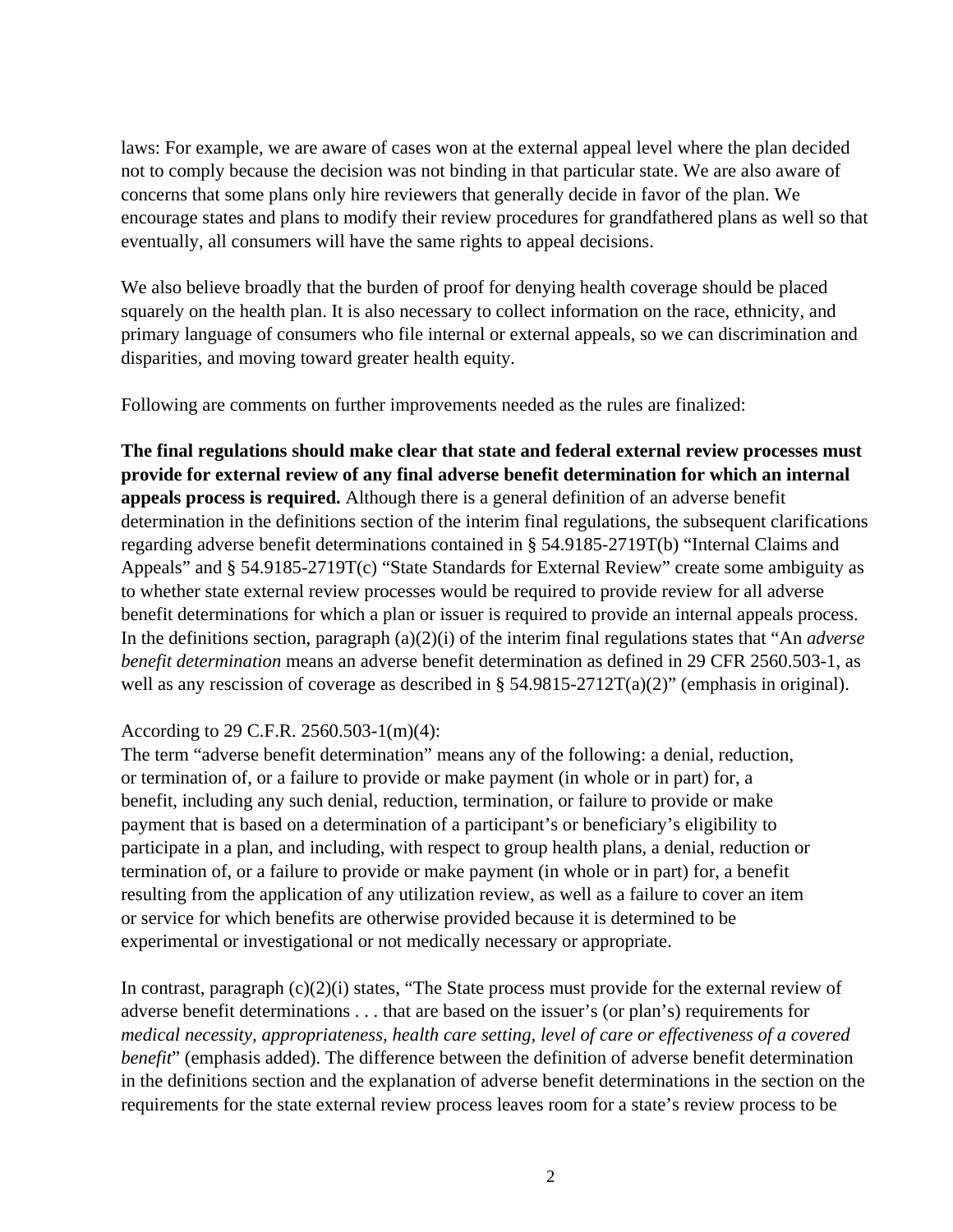more restrictive in the definition of an adverse benefit determination than the definition required for the internal appeals process—potentially limiting external review just to "medical" determinations. We do agree that *medical necessity, appropriateness, health care setting, level of care, or effectiveness of a covered benefit* should be spelled out as among the reasons a plan might deny a benefit, and which would be subject to review at both the internal and external level; however, this list is not exhaustive. The preamble explains that failure to make a payment due to "a determination of an individual's eligibility to participate in a plan or health insurance coverage" is also subject to review, but this is not clearly explained in the regulations themselves and it is important that the final regulation clearly state that external review is available for all types of adverse benefit decisions, broadly construed.

One particular example concerns the treatment of rescissions: paragraph  $(c)(2)(i)$  on adverse benefit determinations with respect to the state external review process makes no mention of rescissions while paragraph (b)(2)(A) in the section on the internal appeals process clarifies that, "a plan or issuer must treat a rescission of coverage . . . as an adverse benefit determination." This incongruity allows for an interpretation that excludes rescissions from the adverse benefit determinations for which states must provide external review. This would clearly hinder the application of the ban on rescissions contained in § 1001 of the Patient Protection and Affordable Care Act (Affordable Care Act). External review of rescissions and other non-medical coverage determinations are necessary to ensure that health insurance companies are in full compliance with the law and to protect consumers. The final regulations should clarify that a state's external review process must provide for external review of any final adverse benefit determination, including rescissions, for which an internal appeals process is required. Similarly, the federal review process must also provide for external review of any final adverse benefit determination, including rescissions, for which an internal appeals process is required. This alignment is critical to assure that consumers are fully protected and to achieve the goal of simplifying and standardizing the appeals process. Moreover, since many adverse benefit determinations incorporate both medical and coverage factors, without this alignment, it is likely that insurers and plans will find cause to claim that as many denials as possible were for non-medical reasons to avoid external review. (See page 9 for a discussion of appropriate reviewers for these factual and legal issues.)

**The final regulations should clarify that the new consumer rights set forth in the Affordable Care Act are subject to appeal and require that notice of this information be included in plan materials and on Explanation of Benefit forms.** The Affordable Care Act sets forth a number of other consumer rights in group and individual health plans which could be the subject of disputes, including: whether a plan charges appropriate premium rates, given the restrictions on age, gender, and health status rating in 2014; whether a young adult is eligible for dependent coverage; whether emergency service reimbursement is appropriate; whether a plan is allowed to restrict enrollment; whether a plan is illegally excluding coverage of a pre-existing condition; whether a plan can impose an annual limit (as well as whether that limit has been reached); or whether a plan does or does not meet the grandfathering criteria. In the individual market, some of these rights may be subject to appeals as initial eligibility determinations, although the interim final regulation does not specify what qualifies as such. In addition, the preamble explains that failure to make a payment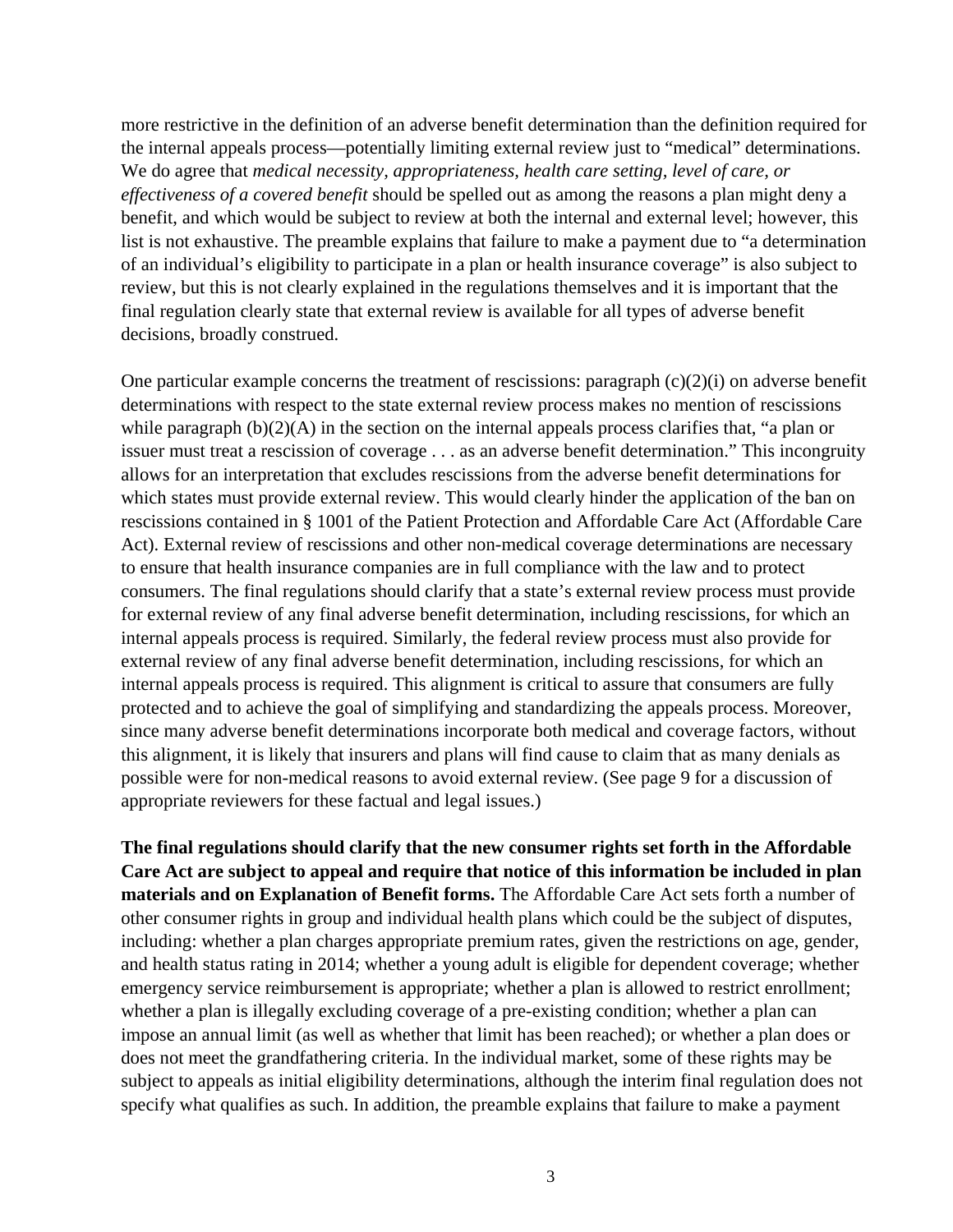due to "a determination of an individual's eligibility to participate in a plan or health insurance coverage" is also subject to review, but this is not clearly explained in the regulation itself. The departments should clarify that these new consumer rights are subject to appeal. Consumers should receive clear information about where to complain if they believe that any of these rights have been violated, be it directly to federal agencies or through an appeals system. This information should be included in notices, plan materials, on Explanation of Benefits forms, and included in fact sheets prepared by the federal government and on healthcare.gov.

### **Consumers should be allowed to provide oral testimony during an internal and external**

**review.** The law and regulations allow the consumer to provide additional evidence and testimony during an internal review. The right to provide oral testimony will be very important for consumers who have difficulty providing a written explanation of their case and to consumers who are not represented and do not have consumer assistance programs helping them. Reviewers will be able to ask consumers questions that are relevant to the matter at hand, and the consumer will be able to respond. Oral testimony has been important in Medicaid managed care hearings, and we expect that it will provide important information for private insurance appeals as well. Information about the right to present testimony should be included in the model notice of adverse benefit determinations. The ability to present additional testimony, either in writing, or orally (at least telephonically if face-to-face testimony is not practical), would be helpful at the external review level as well. We encourage the agencies to provide for this in the final regulations.

**The departments should provide additional guidance regarding the information that must be included in notices from the health plan or issuer, and should make sure that terms used in the model notices are clearly defined for consumers.** In general, we are pleased with the IFR regarding new standards for notifying enrollees about adverse determinations and their appeal rights. To realize the full intent of a robust and tiered process of *de novo* appeals, however, the rules and model notices should be strengthened in several respects.

 *The final regulations should require that notice of the initial adverse benefit determination include the same information (e.g., reasons for the determination and possible therapeutic alternatives to the denied benefits) as is required in the final benefit determination.* The IFR states that "a plan or issuer *must also ensure* that description of the reason or reasons for the denial includes a description of the standard that was used in denying the claim." However, the interpretation of this requirement into the model notice of adverse benefit determination is limited to a required denial code, and the *option* to provide further explanation for the basis of the denial. This would appear to be the major distinction between notice of an initial adverse determination and a final adverse determination, where plans are required to provide a discussion of the reasons for the final determination. The lack of further explanation of the basis for the initial denial of coverage will leave consumers with little information about the plan's reasoning, possible therapeutic alternative to the denied benefit, or basis upon which to develop a truly effective appeal. A denial code is not a sufficient *description of the standard used in denying the claim*. Clarification is needed about the required description of the standards used by health plans for claims review, and should be required on the initial adverse benefit determination. The right to a *de novo* review of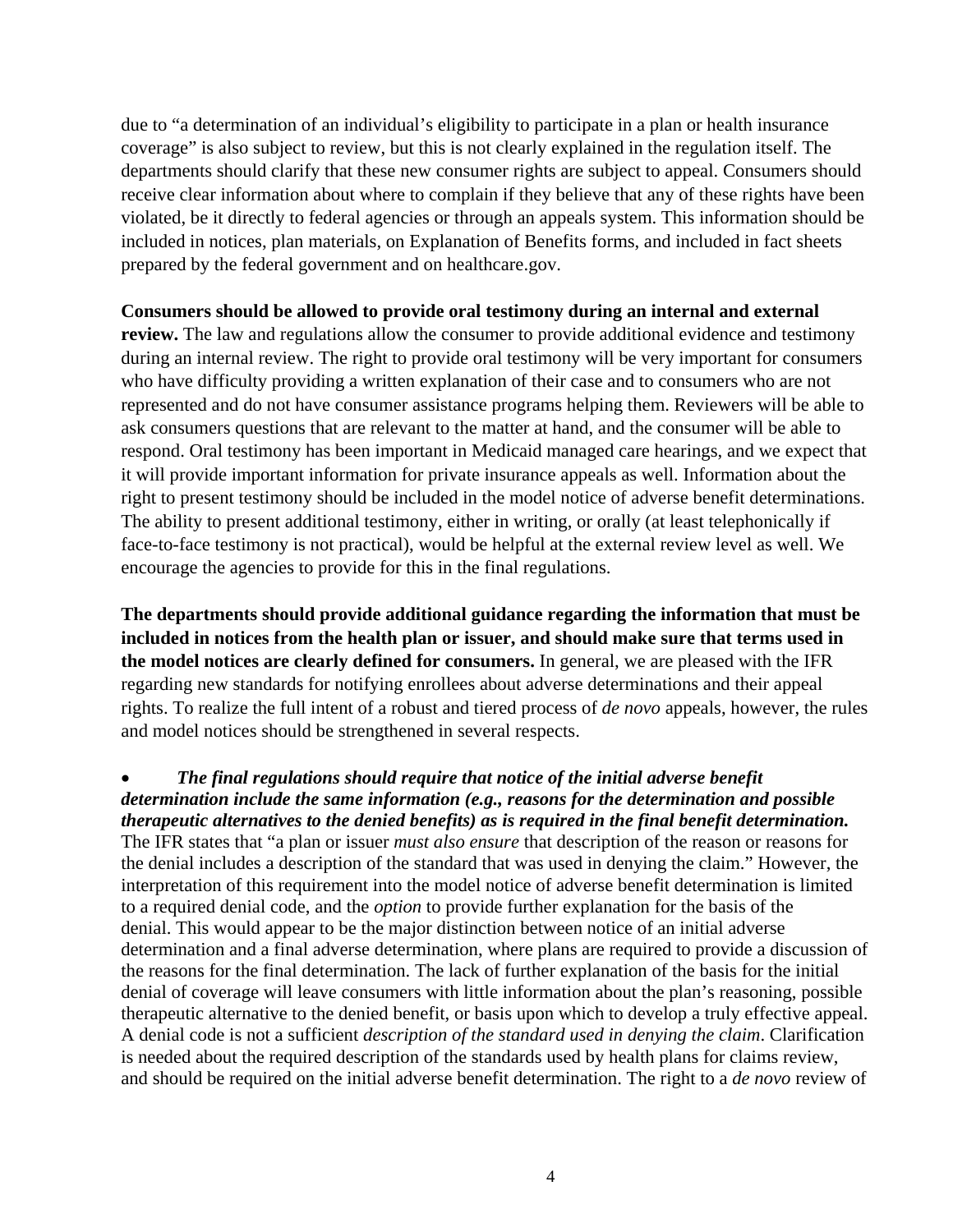*A health plan or issuer should, at a minimum, be required to provide a consumer's health plan file to the consumer at the same time that the health plan or issuer sends the file to the IRO for an external review.* The law requires that consumers have access to the health plan file about their case. It appears from the model notices on Department of Labor's website that the consumer would have to request the file to see it. We suggest that, at a minimum, when the case moves to external review and the health plan or issuer sends its file to the IRO, it should also send a copy to the consumer. From that point, the consumer should have at least 5 days to respond with additional evidence.

 *The final regulations should clarify when information at every level of review, including expedited benefit determinations, can be handled by phone, email, fax, or text message.* The regulations should also clarify when information that is required about appeals at any level, including expedited benefit determinations for urgent care, can be handled by phone, email, fax, or text messaging, and under what circumstances. In all instances, acknowledgement of receipt of an appeal request and confirmation that it has been properly submitted, as well as additional information in support of a pending appeal, must be provided to the consumer.

 *Any terms that may be confusing to consumers, including all terms used to describe specific dollar amounts, should be clearly defined in the model notices.* Certain terms appearing on the model notices may be confusing to consumers and should be clarified, including all terms used to describe specific dollar amounts, (i.e., amounts "charged," "allowed," "other not covered," as well as "amount paid"). Referring the enrollee to their member handbook for such definitions is an option, provided it includes a glossary with these terms. Acronyms, such as IRO, should never appear without explanation. "Statements" to be listed on the final external review decision should be clarified to be meaningfully distinct from "documents."

 *The Appeal Filing Form should include the contact information of the individual completing the appeal, clarification of confusing terms, and an instruction to consumers to "Retain a copy for your records."* The Appeal Filing Form should be further developed to include the contact information of the individual completing the appeal to acknowledge receipt and other communications. The distinction between "Covered Person," "Patient," and "Authorized Representative" is unclear and needs explanation. The appeal filing form should also instruct consumers to "Retain a copy for your records."

# **Comments on Culturally and Linguistically Appropriate Notice Requirements**

Section 2719 of the Public Health Service Act, which became law in the Affordable Care Act, provides that a group health plan and a health insurance issuer offering group or individual health insurance coverage shall "provide notice to enrollees, in a culturally and linguistically appropriate manner, of available internal and external appeals processes…." This provision takes an important step toward ensuring that consumers with limited English proficiency (LEP) are able to access the same protections and avenues for recourse as other consumers. Unfortunately, the guidance offered in the Interim Final Rule for implementing this provision falls short in a number of areas.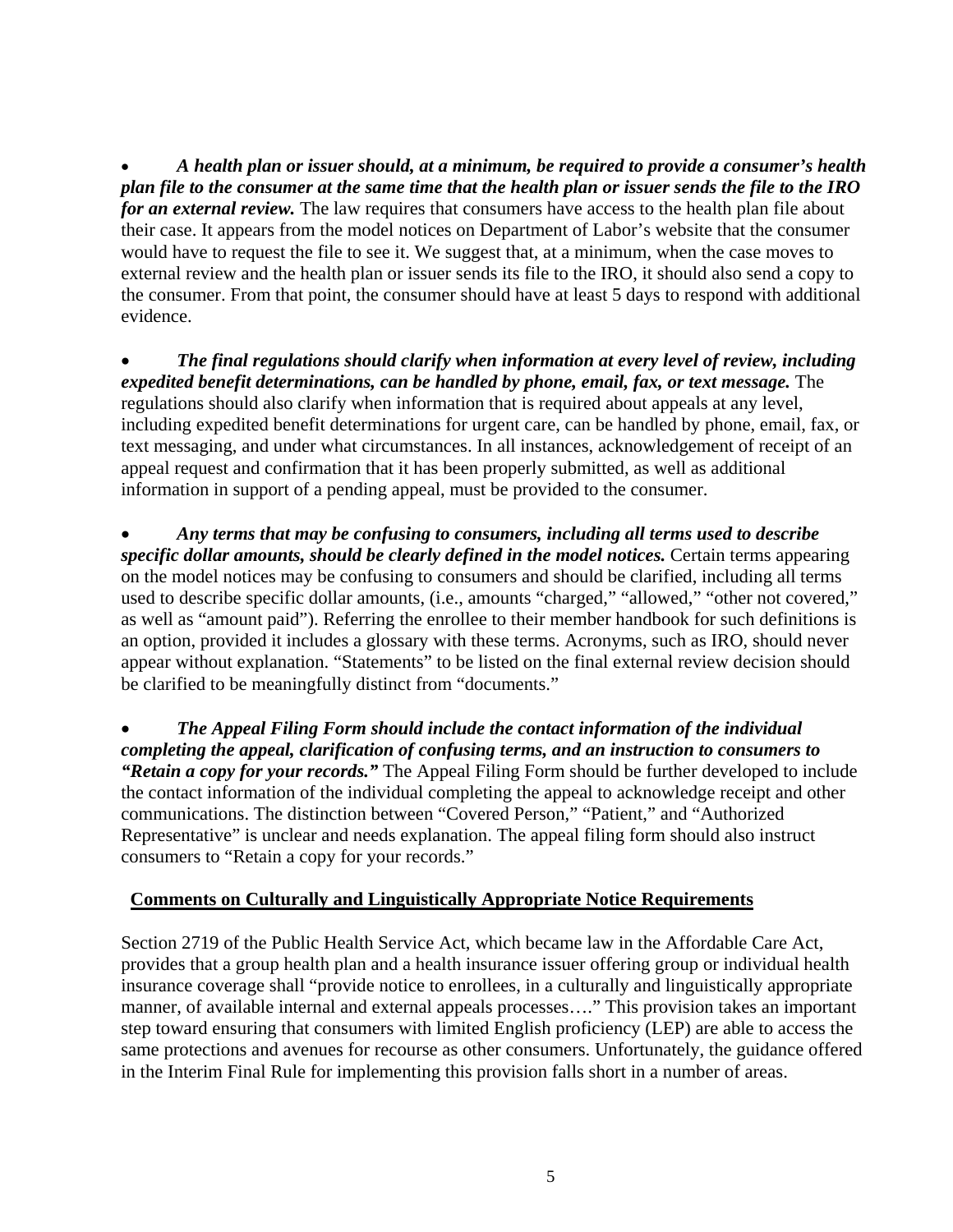**Consistent with the threshold used by other agencies, in both the individual and group markets, if 5 percent of the enrollees in a plan have primary language literacy in a non-English language, health plans or issuers should be required to include information in that non-English language in all their notices, offering the consumer an identical notice in a non-English language.** The IFR requires plans or issuers—that meet the specified threshold—to include in all notices a prominent statement in the non-English language offering to provide these same notices in the non-English language. As currently proposed, the thresholds are based on the number of people who are literate in the same non-English language. We believe it is important that plans and issuers take into account the primary language literacy (including health literacy) and numeracy levels of enrollees when preparing consumer materials and notices. Plans and insurers should, upon request from enrollees, provide oral communications including in a non-English language.

Nonetheless, if a plan or issuer fails to collect data on primary language literacy levels or does not ask participants if they want to receive materials in a non-English language, then the plan or issuer should, at the very least, ascertain whether an individual has requested oral communications in a non-English language or reported speaking English "less than very well," and use this data to calculate the thresholds. (OCIIO made a similar clarification in its Technical Guidance for Issuers in the Individual Market to Establish County Level Estimates.)

Providing notices in a form, manner, and language that recipients can easily understand will improve care, speed efficient communication of claims information, and reduce confusion about claims outcomes and claims processes. Toward this end we would recommend expansive application of the requirements—and thus relatively low thresholds for triggering these requirements. At the same time, we recognize that incorporating existing thresholds is helpful. Accordingly, we recommend that the thresholds for large plans (100 or more participants) be lowered to 5 percent or 500 in keeping with existing thresholds for addressing limited English proficiency under guidance issued by HHS. Additionally, the departments specifically requested comments on the 10 percent threshold in the individual market. Given that other agencies have used lower thresholds for other programs, such as 5 percent of a population, we would recommend that the agency consider a lower threshold of 5 percent. Such a threshold would be in keeping with other federal limited English proficiency guidelines.<sup>[1](#page-5-0)</sup>

**All notices should be written in plain language, ideally, at a 5th grade reading level and never greater than an 8th grade reading level.** In addition to being in relevant primary languages, notices should be written in plain language and at appropriate reading levels for a wide variety of readers. We suggest a  $5<sup>th</sup>$  grade reading level, or at most, an  $8<sup>th</sup>$  grade reading level.

<span id="page-5-0"></span>**The final regulations should indicate that plans or issuers receiving federal financial assistance must comply with the nondiscrimination provisions of section 1557 of the Affordable Care Act and may therefore be required to meet additional culturally and linguistically appropriate standards.** Section 1557 of the Affordable Care Act prohibits entities receiving federal funds or otherwise meeting the criteria of that section from discriminating upon the protected bases under Title VI of the Civil Rights Act, among other laws. This means that entities subject to this provision—which may include plans or issuers—must not only comply with

l <sup>1</sup> See, e.g. 7 C.F.R. § 272.4(b)(2) (2010); 28 C.F.R. § 55.6 (2010).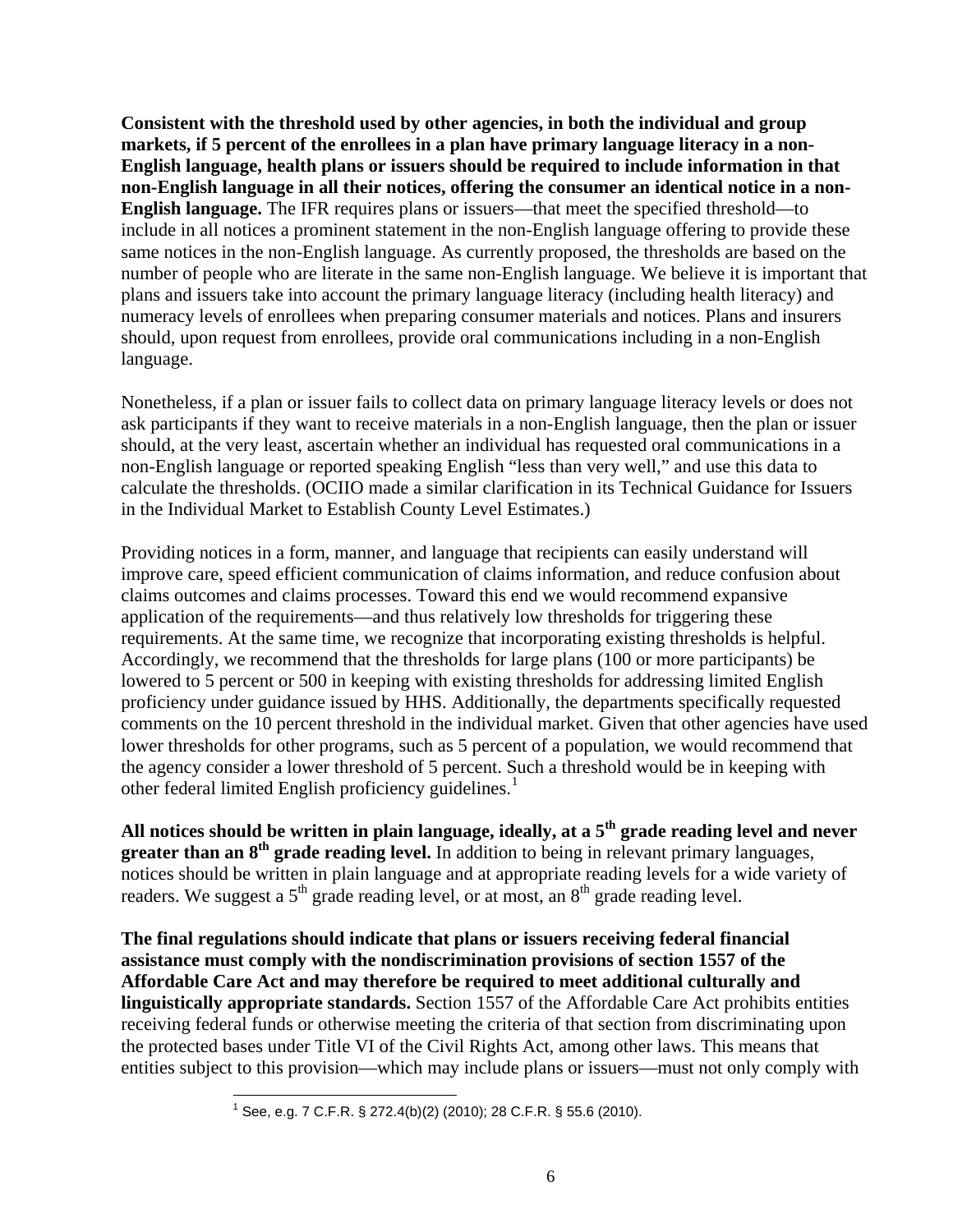the requirements flowing from PHSA section  $2719(a(1)(B)$ , but must also ensure that their communications do not discriminate upon the basis of national origin. They may therefore be subject to requirements like those which HHS and the Department of Justice have previously issued as LEP guidance.<sup>[2](#page-6-0)</sup> We recommend that the final rule indicate that plans or issuers will be subject to such requirements if they are covered by section 1557. Moreover, to the extent the final rule can reflect existing thresholds and frameworks, it would improve access for consumers and minimize confusion from multiple requirements.

In addition, we encourage you to issue guidance elaborating on group plans, and issuers offering group insurance should collect data for and calculate their thresholds. Many do not currently track language data and the IFR leaves many questions unanswered.

**The final regulations should make clear that the federal requirements of the Affordable Care Act pre-empt any state or local English-only laws.** The regulations should explicitly state that while some plans and issuers may operate in jurisdictions in which English has been declared the official language, they must still comply with federal requirements.

**The departments should develop a model notice that informs consumers of their right to receive competent oral interpretation of appeals notices free of cost and is translated in, at a minimum, the fifteen languages in which the Social Security Administration provides Medicare information.** To assist LEP populations that do not reach the threshold level, we recommend that you develop a model notice of the right to receive competent oral interpretation of appeals notices free of cost. This short notice should be translated into a sufficient number of languages (at least the fifteen languages<sup>[3](#page-6-1)</sup> that the Social Security Administration provides Medicare information). Regardless of whether thresholds are met regarding translated notices, plans and issuers should provide oral communication in all languages. Oral interpretation services can be easily provided via over-the-phone interpreting agencies which can usually offer access to at least 150 different languages with very short connection times (under one minute). This is a particularly critical service in urgent care situations necessitating expedited appeals processes.

**The culturally and linguistic notice requirements should be extended to the external review process and determinations.** We strongly support the requirement that once a request has been made by a claimant for the provision of notices in a threshold-reaching non-English language, the plan or issuer must provide all subsequent notices to a claimant in the non-English language. Unfortunately, the culturally and linguistically appropriate notice requirements are not extended to Independent Review Organizations. Consequently, an LEP claimant is likely to receive important notices pertaining to the external review process and determinations in English. While we recognize that federal agencies have limited authority over IROs unless they are receiving federal funds, we encourage you to consider alternative methods to ensure that LEP claimants can fully participate in and benefit from the external review process. For example, should issuers and plans be required to translate these notices for claimants or, at least, offer oral interpretation services for them?

l

<span id="page-6-0"></span><sup>&</sup>lt;sup>2</sup> Guidance to Federal Financial Assistance Recipients Regarding Title VI Prohibition Against National Origin Discrimination Affecting Limited English Proficient Persons, 68 Fed. Reg. 47,311 (Aug. 8, 2003).

<span id="page-6-1"></span><sup>&</sup>lt;sup>3</sup> Arabic, Armenian, Chinese, Farsi, French, Greek, Haitian-Creole, Italian, Korean, Polish, Portuguese, Russian, Spanish, Tagalog, and Vietnamese.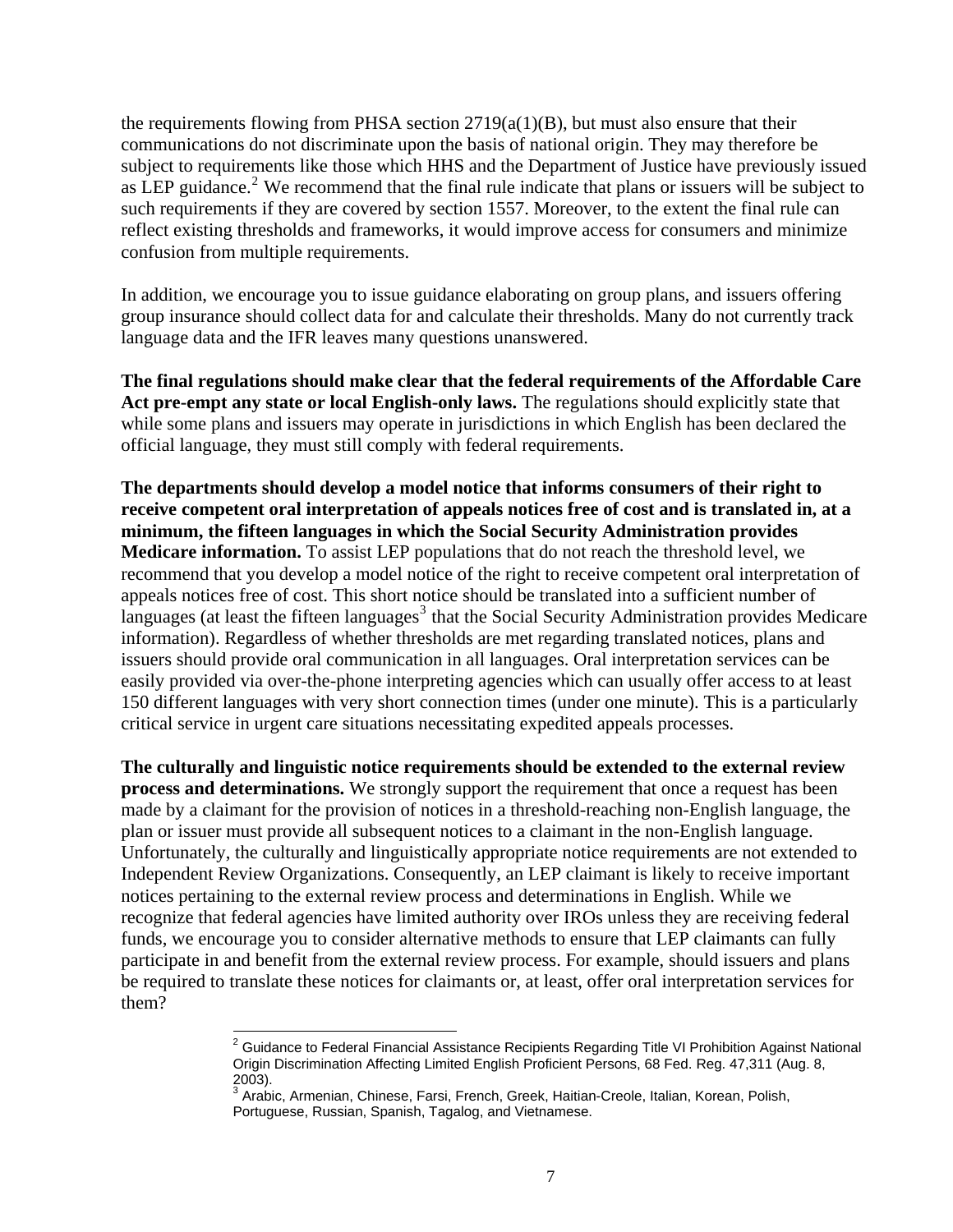**Model notices and other information about an enrollee's appeal rights should clearly state when or if the prescribing health care provider may act as a patient's authorized representative for the purpose of exercising the patient's appeal rights.** Many consumers rely on their healthcare providers to support, and sometimes, initiate appeals. Some healthcare providers and/or their clinical staff act on information about a whole or partial denial of their patients' benefits, and occasionally do so without their patient's full knowledge. Just as enrollees have been known to mistakenly exhaust one or more appeal opportunities through lack of understanding about appeal procedures, clinicians have been known to inadvertently exhaust appeal rights by calling the health plan to discuss a denial or limitation in benefit.

The model notices and all other information about enrollees' appeal rights should explicitly state when or if the prescribing health care provider may act as an authorized representative for the purposes of exercising his/her patient's appeal rights.

**The final regulations should include the right for a consumer to be represented by anyone (not only health care providers) whom the consumer designates in writing.** The NAIC model law discusses a consumer's right to be represented by someone whom the consumer has designated in writing. We believe that a right to representation is among the consumer protections in the model law and should be included in federal regulations as one of the minimum protections.

## **The final regulations should include additional consumer protections that are included in the NAIC model rules.** These include:

‐ Consumers should have the ability to file internal and external appeals simultaneously for expedited review.

- The external review should be de novo.
- The carrier must immediately act to implement a reviewer's decision.

‐ The IRO must consider medical records, attending professional's recommendation, consultant reports, and practice guidelines in addition to the carrier's criteria.

In addition to being accredited, IROs must meet timeframes for review, have qualified reviewers with relevant medical expertise and no conflicts of interest and no disciplinary history, maintain confidentiality, and have a phone system capable of receiving information at all hours and instructing callers.

**The final regulations should ensure the independence of all IROs, including those not subject to state review, and should require that either state and federal regulators review issues related to a health plan's or issuer's adherence to its contracts or to state and federal law, or that IROs have reviewers with the legal experience needed to conduct such reviews.** We are concerned that for self-insured plans and others not subject to state review, there will still be inherent conflicts of interest if the plan contracts with IROs and pays the expenses associated with a review. Federal or state regulators should contract with IROs and assign them randomly to cases. These regulations and guidelines for the federal external review process should require that the plan pay the government entity, which in turn pays the IRO expenses. Further, IROs should certify under penalty of law that they have no conflict of interest.